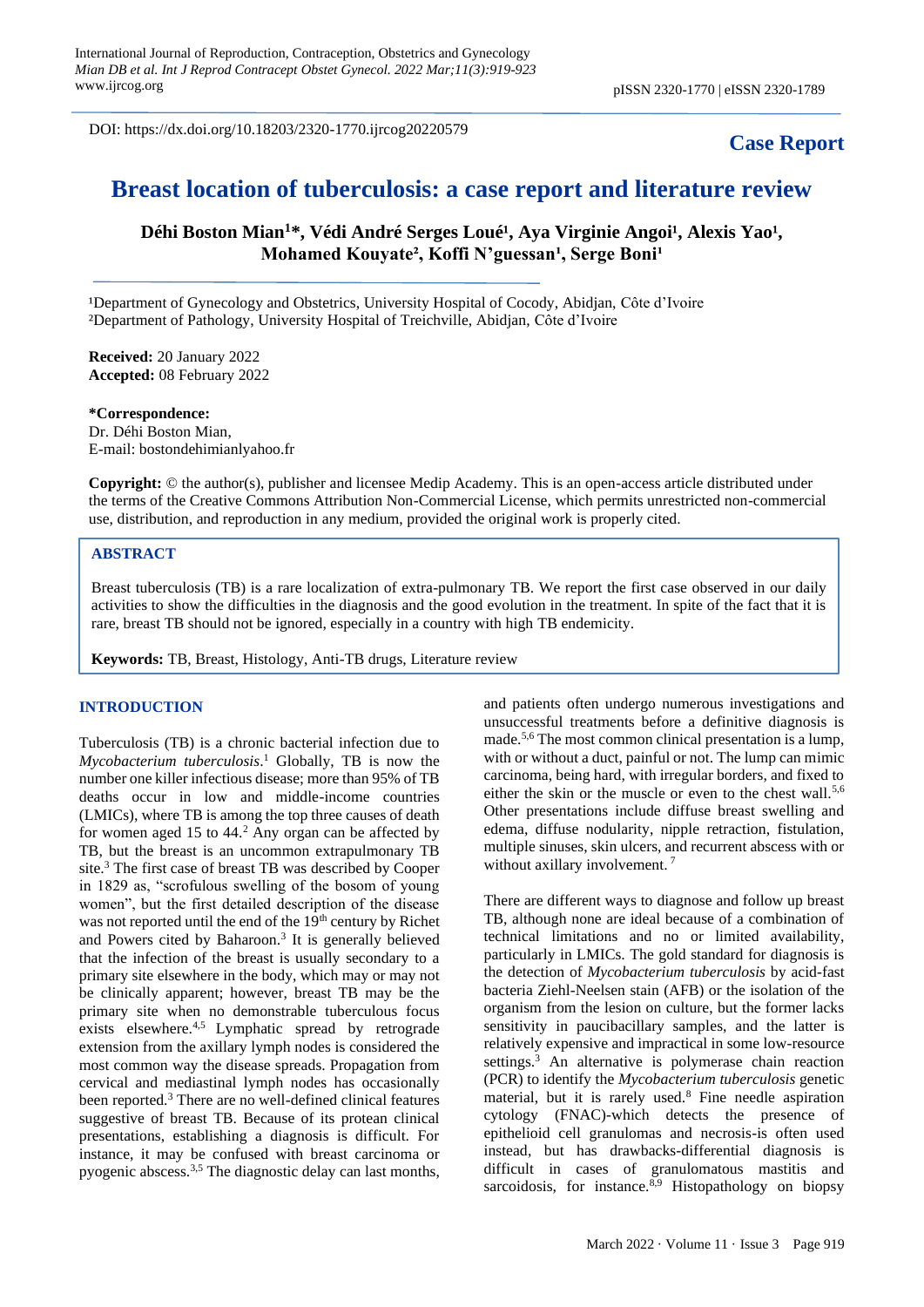identifies a chronic granulomatous inflammation (with caseous necrosis and Langhans-type giant cells). <sup>5</sup> Investigations such as ultrasonography, mammography, computed tomography, and magnetic resonance imaging do not give a conclusive diagnosis and, once again, are not widely available in LMICs. 8,10 Treatment generally involves anti-TB medications with or without surgery.3,11 Medical-treatment often consists of an intensive four-drug, 2-month phase with isoniazid, rifampicin, pyrazinamide, and ethambutol, followed by a two-drug, 6-month (or longer) continuation phase with isoniazid and rifampicin.

Despite several published literature reviews of breast TB, this was the first case reported in our less and mid developed country; therefore, we aimed reviewing the literature about risk factors and clinical, diagnostic, and therapeutic aspects of breast TB in women. 9-11

### **CASE REPORT**

Ms. D M, 43 years old, is the  $4<sup>th</sup>$  gestation and second parturition. She has been correctly vaccinated against TB during her childhood. No history of TB contact, previous medical history of treated TB and family history of pulmonary TB were related. Both lump and mastalgia were the presenting symptoms. The clinical examination revealed a weight loss of more than 10% of body weight (from 60 to 50 kilogram). The lumps were located in the upper outer quadrant of the left breast. The mean size of the lump was 3x3 cm. The lump was irregular, mobile and painful. Ipsilateral axillary lymphadenopathy was noted with no breast abscess. Associated with breast (Figure 1). TB, other foci of TB were represented by cervical lymph node TB (Figure 2). Tuberculin skin test was positive and the patient was tested negative for human immunodeficiency virus. Mammography, ultrasound and excision biopsy were requested but not performed. The evolution is marked, two months later, by appearance of a cutaneous fistula of left breast lump associated with ipsilateral axillary and cervical lymphadenopathy. Furthermore, there was a lipoma in front of the left pectoral muscle of about 4 cm of mean size (Figure 1). Excision biopsy was immediately performed in order to exclude a possible breast cancer. The diagnosis was confirmed based on the presence of epithelioid cell granulomas and caseous necrosis (Figure 3). The detection of *Mycobacterium tuberculosis* in smear or culture for confirmed the diagnosis was not realized (Figure 3). Patient received antitubercular therapy for a mean duration of 09 months. Type of antitubercular treatment included Two months of isoniazid, rifampicin, pyrazinamide, and ethambutol  $+4$ months of isoniazid and rifampicin. The disease evolution was a recovery of weight with 10 kg gained, disappearance of the breast lump, a decreased mean size of the axillary and cervical lymph nodes. The persistence of the lymph nodes at the 6<sup>th</sup> month obliged to prolonged treatment for 3 months combining 150 mg of rifampicin and 75 mg of isoniazid. The clinical healing was completed after 9 months of treatment before the disappearance of all clinical signs and a normal mammography and ultrasound results.



**Figure 1: Axillary lymph node shows (red arrow), 2 breast fistula (blue arrow).**



**Figure 2: Cervical lymph nodes.**



#### **Figure 3: Epithelial giant cell granuloma centered by a structureless necrosis (HE X 20).**

After micro biopsy, the histological examination concluded at a caseum follicular tuberculous mastitis with the presence of a giant epithelial cells granuloma, sometimes centered on caseous necrosis. The granuloma consisted of epithelioid cells, giant Langham's cells, lymphocytes and plasma cells as shown in Figure 3.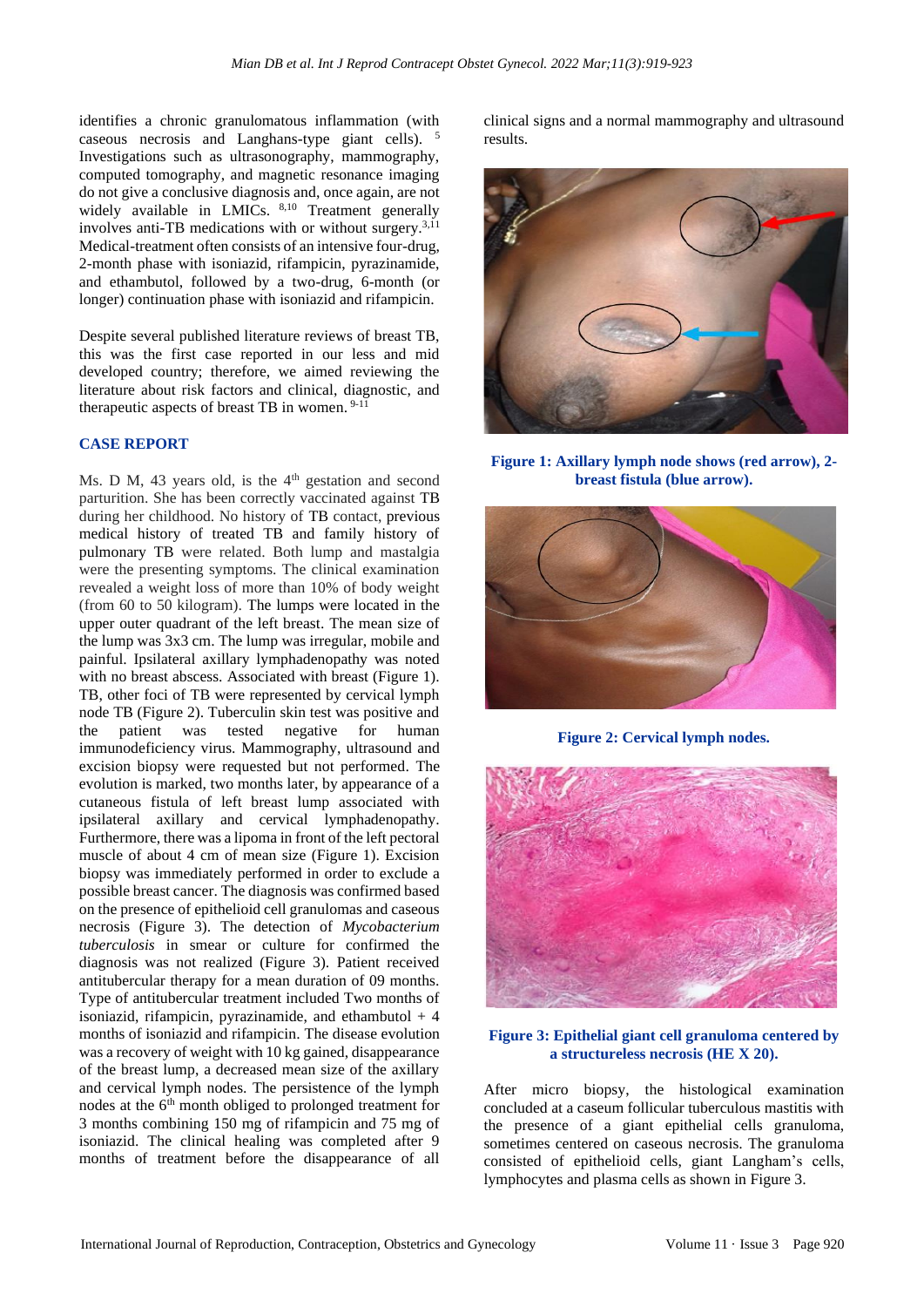#### **DISCUSSION**

Tubercular infection is prevalent all over the world with higher incidence reported in the less-developing countries.<sup>12</sup> Breast TB remains a very rare disease, representing  $0.2\%$  of extrapulmonary TB cases.<sup>11-14</sup> We reported the first case of breast TB observed in many years of gyanecology pratice to aim the diagnosis and management difficulties in a less and mid developped country. The average reported prevalence was 1.7%, ranging from  $0.2\%$  20 to  $6.8\%$ .<sup>10</sup> In a first-time systematic review of literature, 1,478 cases of breast TB have been identified throughout risk factors and clinical, diagnostic, and treatment aspects.<sup>15</sup> The prevalence in Western countries is less than 0.1%.2,5 Breast TB more commonly affects women of childbearing age (average age 29 years).<sup>15</sup> Elderly women may also be affected as we reported in case, whereas the disease is very rare under the age of 18.11,16,17

As the breasts of multiparous and lactating females are more sensitive to infection and trauma, tubercular mastitis is more common among them as confirmed in reported case. Incidence of involvement of the right and left breast is equal, except in one study in which there is a slight higher tendency for the right breast to be affected.<sup>11,15</sup> In case we described a left location of breast node in a 43 years old pauciparous women. TB of the male breast is an extremely rare condition.<sup>7,16</sup> Lilleng et al in a study of 809 cases of male breast mass, did not find a single case of TB.<sup>7</sup> In pregnant and lactating women, the increased vascularity of the breast with dilated ducts predispose to infection. <sup>17</sup> Pregnancy suppresses the T-helper 1 pro-inflammatory response, which may increase susceptibility to a new infection or reactivation of TB.<sup>17</sup> It is difficult to understand whether this might be the case: on the one hand, a small percentage were either pregnant or lactating, and on the other hand, more than 70% were multiparous, and, considering the long diagnostic delays, breast TB might have been triggered by a previous pregnancy.<sup>15</sup> HIV infection carries an increased risk for primary TB, for reactivation of previous TB, and for second episodes of TB from exogenous reinfection which was not found in our case.18,19

Usually, the duration of symptoms ranged from 6 months to 2 years. Chest wall TB simulating breast carcinoma: imaging appearance. $8,20$  Breast TB as a presenting manifestation of HIV is extremely rare as we observed in case.18,19 The HIV status was described in 211 cases, and approximately one in five were positive.<sup>15</sup> The clinical presentation of breast TB is generally poorly described in the literature, and clinically important features are not uniformly reported or not reported at all.<sup>15</sup> The average duration of symptoms before diagnosis is highly variable, spanning from a few weeks in Europe to more than 7 months in India and sub-Saharan Africa.1,3,11,21,22 This includes both patient and health system delays, and reflects the range of cultural, psychological, and economic components, as well as the diagnostic challenges. The disease is generally mono-lateral and can equally affect either breast as in case.<sup>13,23</sup>

A lump is the most common presentation, with other less common forms being cold abscess and diffuse breast inflammation.15,24 Breast lumps are mostly misdiagnosed as fibroadenoma, malignancy, or breast abscess. The review showed some cases of axillary lymph nodes.<sup>15</sup> Pain is the most common constitutional symptom. Typically, its manifestation is a noncyclical mastalgia, that is, not linked to the menstrual cycle (as in fibrocystic disease, periductal mastitis, or breast abscess). Comparatively, localized pain is very rare in breast cancer. $^{24}$ 

The protean presentation of breast TB leads to significant diagnostic delay. This is compounded by multiple possible differential diagnoses, especially in resource-limited settings. The main differential diagnoses to be considered are fibroadenoma; breast cancer; inflammatory diseases, such as idiopathic granulomatous mastitis, sarcoidosis, Wegener's granulomatosis, and giant cell arteritis.4,24-26 We could also added other infectious diseases, such as brucellosis, actinomycosis, mycotic infections, and fat necrosis.22,25 Using PCR or culture as standards by default, no test has satisfactory sensitivity and limited specificity. Of the M. tuberculosis detection methods, microscopy with AFB has, probably, the best balance between sensitivity (∼80%) and specificity (35%-65%). Biopsy has the best sensitivity (90% or more) but very low specificity, whereas FNAC has low sensitivity and specificity.<sup>15</sup> The culture could be positive only in about one in four cases, and PCR in just over half.<sup>15</sup> By contrast, in various series in most cases, the diagnosis was made based on pathology and confirmed ex Juventus as they responded to anti-TB therapy.7,27 Therefore, generally, pathological examination appears to be of more practical use than bacteriology, especially considering that both culture and PCR are technically challenging and cannot be applied in many settings in low and middle-income countries (LMICs). GeneXpert has not been tested on breast TB as a Cochrane systematic review and meta-analysis of the use of GeneXpert on extrapulmonary TB found variable sensitivities and specificities against culture depending on the type of specimen. When tested on lymph nodes, sensitivity and specificity ranged widely (56%-100% and 39%-100%, respectively); pooled sensitivity and specificity (95% credible intervals) were 87.6% (range 81.7%-92.0%) and 86.0% (range 78.4-91.5%), respectively.<sup>27</sup> Breast TB overall has a good prognosis. No specific guidelines are available for chemotherapy of breast TB. The most common approach is the standard TB treatment with 2 months of isoniazid, rifampicin, pyrazinamide, and ethambutol, followed by 4 months of isoniazid and rifampicin.14,15 Some authors prefer the 9 month regimen (2 months of isoniazid, rifampicin, pyrazinamide, and ethambutol, and 7 months of isoniazid and rifampicin) because of a lower relapse rate in general.<sup>7</sup> We finally do the same because of lake recovery of patient. But sometimes infection with multidrug-resistant TB has been reported.14,27 Some authors proposed the continuation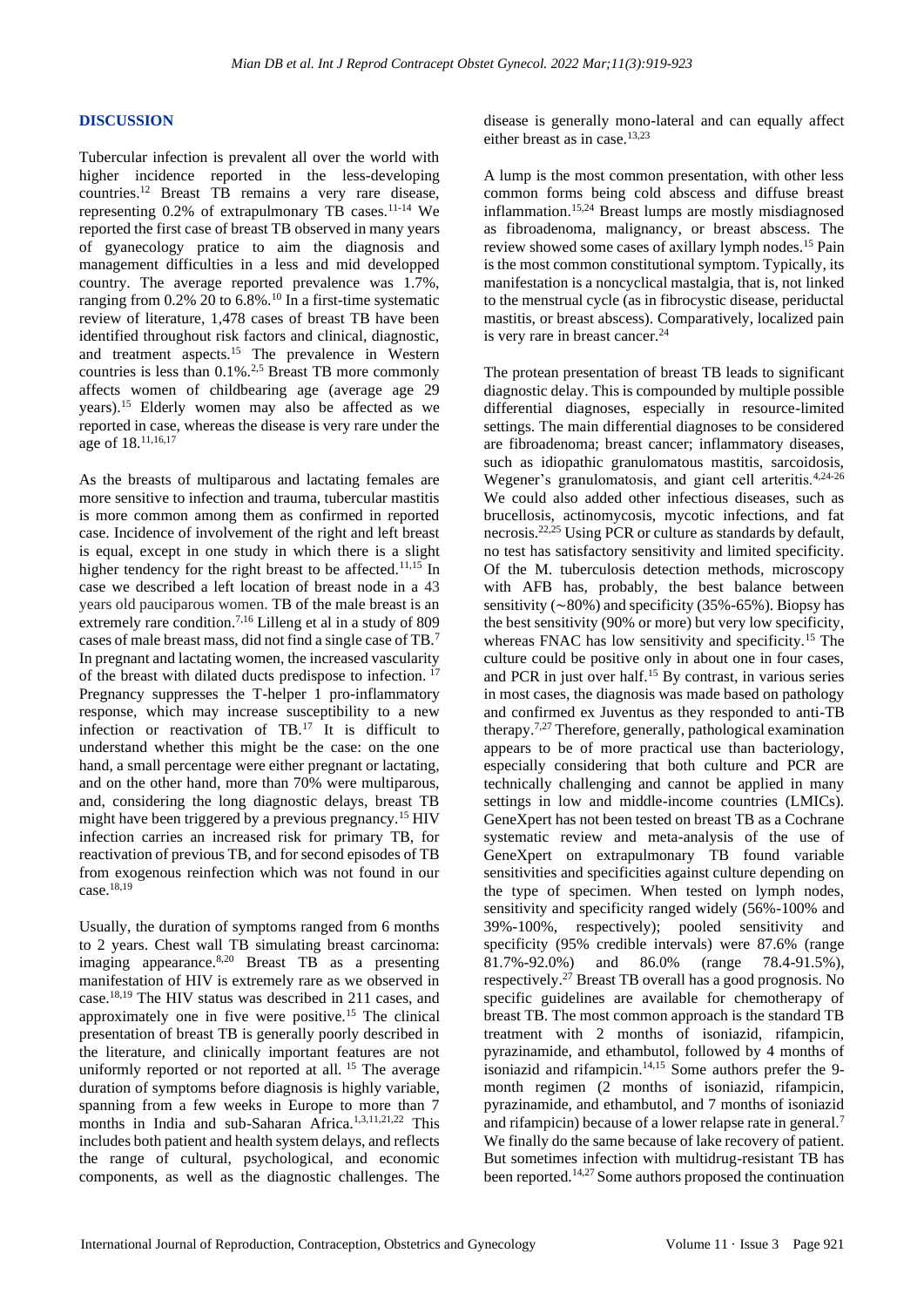phase to be extended, commonly to 12 months, but up to 18 months in cases with slow clinical response. We performed a 9 months treatment to obtained complete resolution. In general, complete resolution is obtained in most patients.3,7 Some cases have required radical surgical treatment (subtotal or total mastectomy) and minority of patients needed a combination of minor surgical procedures such as cold abscess aspiration and resection of sinus formation or necrotic tissue.<sup>15</sup> Of all surgical cases underwent lump excision however in many cases, these procedures were performed as an initial step during the workup of the patient diagnosis, and as a consequence, they cannot be fully intentionally included in the treatment plan.7,10 The first study which have attempts to review prevalence, risk factors, symptoms, diagnosis, and therapy of breast TB is a systematic manner done by Quaglio et al.<sup>15</sup> Ideally, data should capture information on possible risk factors, symptoms, and clinical presentations for a better differential diagnosis with other breast diseases, mainly granulomatous mastitis and carcinoma.

### **CONCLUSION**

In low and middle-income countries as Côte d'Ivoire, breast TB remains a rare and overlooked disease. The reported case showed the difficulties to diagnose and manage a breast TB but the disease should be considered when young patients present with a palpable lump with axillary lymphadenopathy, especially in endemic regions. Although, imaging results were non-specific, they might aid in guiding clinicians. However, confirmation of a diagnosis of TB usually requires an excision biopsy providing histological or bacteriological evidence of infection.

*Funding: No funding sources Conflict of interest: None declared Ethical approval: Not required*

#### **REFERENCES**

- 1. Nalini B, Vinayak S. Tuberculosis in ear, nose, and throat practice: its presentation and diagnosis. Am J Otolaryngol. 2006;27(1):39-45.
- 2. World Health Organisation. 2018. Global Tuberculosis Report. Available at: https://www.who.int/tb/publications/global\_report/en /. Accessed January 17, 2019.
- 3. Baharoon S. Tuberculosis of the breast. Ann Thorac Med. 2008:3(3):110-4.
- 4. Korkut E, Akcay MN, Karadeniz E, Subasi ID, Gursan N. Granulomatous Mastitis: A Ten-Year Experience at a University Hospital. Eurasian J Med. 2015;47(3):165-73.
- 5. Marinopoulos S, Lourantou D, Gatzionis T, Dimitrakakis C, Papaspyrou I, Antsaklis A. Breast tuberculosis: Diagnosis, management and treatment. Int J Surg Case Rep. 2012;3(11):548-50.
- 6. Seo HR, Na KY, Yim HE, Kim TH, Kang DK, Oh KK et al. Differential diagnosis in idiopathic

granulomatous mastitis and tuberculous mastitis. J Breast Cancer. 2012;15(1):111-8.

- 7. Khan MR, Barua A, Tarek N, Rouf A, Karim A, Bhiyan NH et al. Mammary tuberculosis: a clinical experience on 50 cases. Chattagram Maa-O-Shishu Hosp Med Coll J. 2014;13:42-4.
- 8. De Sousa R, Patil R. Breast tuberculosis or granulomatous mastitis: a diagnostic dilemma. Ann Trop Med Public Health. 2011;4:122-5.
- 9. Meerkotter D, Spiegel K, Page-Shipp LS. Imaging of tuberculosis of the breast: 21 cases and a review of the literature. J Med Imaging Radiat Oncol. 2011;55(5):453-60.
- 10. Paz MEP, Piazze LR, Garcia FB, SantaCruz E, Palao DC. Mastitis chronica granulomatosa tuberculosa, Diagno´stico y tratamiento en 28 casos. Rev Senol Patol Mamar. 2014;27:27-33.
- 11. Da Silva BB, Lopes-Costa PV, Pires CG, Pereira-Filho JD, Dos Santos AR. Tuberculosis of the breast: analysis of 20 cases and a literature review. Trans R Soc Trop Med Hyg. 2009;103(6):559-63.
- 12. World Health Organization, "Global Tuberculosis Report 2019". Available at: https://www.who.int/publications/i/item/9789241565 714. Accessed on 7 June 2020.
- 13. Yanamandra U, Pathak N, Naithani N, Grover N, Nair V. Tuberculosis of breast: unusual manifestation of tuberculosis. J Infect Chemother. 2012;18(1):109-11.
- 14. Giri VP, Giri P, Kumawat P. Primary multidrugresistant tuberculosis of the breast–a rare presentation. Ann Med Health Sci Res. 2017;7:70-2.
- 15. Quaglio G, Pizzol D, Isaakidis P, Bortolani A, Tognon F, Marotta C et al. Breast Tuberculosis in Women: A Systematic Review. Am J Trop Med Hyg. 2019;101(1):12-21.
- 16. Quaglio G, Pizzol D, Bortolani A, Manenti F, Isaakidis P, Putoto G. Breast tuberculosis in men: A systematic review. PLoS One. 2018;13(4):e0194766.
- 17. Mathad JS, Gupta A. Tuberculosis in pregnant and postpartum women: epidemiology, management, and research gaps. Clin Infect Dis. 2012;55(11):1532-49.
- 18. Sharma SK, Kadhiravan T, Banga A, Goyal T, Bhatia I, Saha PK. Spectrum of clinical disease in a series of 135 hospitalised HIV-infected patients from north India. BMC Infect Dis. 2004;4:52.
- 19. Corbett EL, Steketee RW, ter Kuile FO, Latif AS, Kamali A, Hayes RJ. HIV-1/AIDS and the control of other infectious diseases in Africa. Lancet. 2002;359(9324):2177-87.
- 20. Wani I, Lone AM, Malik R, Wani KA, Wani RA, Hussain I, Thakur N, Snabel V. Secondary tuberculosis of breast: case report. ISRN Surg. 2011;2011:529368.
- 21. Meggiorini ML, Vitolo D, Russo A, Trinchieri V, De Felice C. Breast tuberculosis: rare but still present in Italy--a case of mycobacterium breast infection. Breast Dis. 2012;33(4):177-82.
- 22. Kataria SP, Sharma J, Singh G, Kumar S, Malik S, Kumar V. Primary breast mucormycosis: FNAC